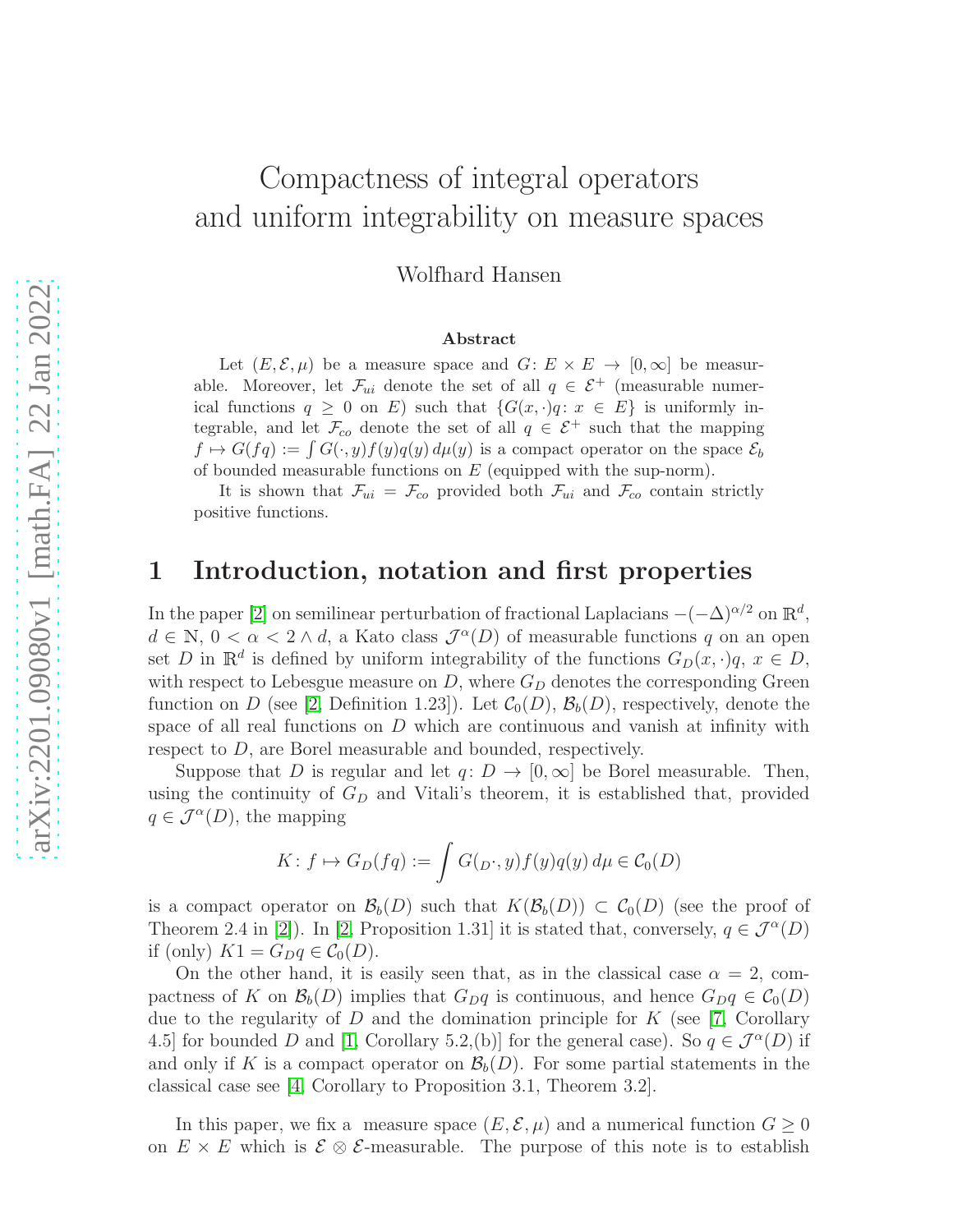that, even in this most general setting, for every measurable  $q \geq 0$  on E, uniform  $\int G(\cdot, y) f(y) q(y) d\mu$  on the space of bounded measurable functions on E provided integrability of  $\{G(x, \cdot)q : x \in E\}$  is equivalent to compactness of the mapping  $f \mapsto$ that there are strictly positive functions having these properties.

To be more specific let  $\mathcal{E}^+$ ,  $\mathcal{E}_b$ , respectively, denote the set of all  $\mathcal{E}$ -measurable numerical functions f on E such that  $f \geq 0$ , f is bounded, respectively. We define

(1.1) 
$$
Gf(x) := \int G(x, y) f(y) d\mu(y), \qquad f \in \mathcal{E}^+, \ x \in E.
$$

If  $q \in \mathcal{E}^+$  and  $Gq$  is bounded, then  $K_q: f \mapsto G(fq)$  obviously is a bounded operator on  $\mathcal{E}_b$ , equipped with the sup-norm  $\|\cdot\|_{\infty}$ , such that  $\|K_q\| = \|Gq\|_{\infty}$ . So we are interested in the sets

$$
\mathcal{F}_{co}(G) := \{ q \in \mathcal{E}^+ : Gq \text{ is bounded and } K_q \text{ is a compact operator on } \mathcal{E}_b \},
$$
  

$$
\mathcal{F}_{ui}(G) := \{ q \in \mathcal{E}^+ : \{ G(x, \cdot)q, \ x \in E \} \text{ is uniformly integrable} \}.
$$

Our main results are that  $\mathcal{F}_{ui}(G) \subset \mathcal{F}_{co}(G)$  if there exists a strictly positive function in  $\mathcal{F}_{co}(G)$  (Theorem [2.1\)](#page-1-0), and  $\mathcal{F}_{co}(G) \subset \mathcal{F}_{ui}(G)$  if there exists a strictly positive function in  $\mathcal{F}_{ui}(G)$  (Theorem [2.2\)](#page-2-0). In Section [3](#page-3-0) we provide general examples (covering the situation in [\[2\]](#page-4-0)), where the assumptions are satisfied.

Before studying the relation between  $\mathcal{F}_{ui}(G)$  and  $\mathcal{F}_{co}(G)$ , let us recall that a subset F of  $\mathcal{E}^+$  is called *uniformly integrable* if, for every  $\varepsilon > 0$ , there exists an integrable  $g \in \mathcal{E}^+$  such that  $\int_{\{f \ge g\}} f d\mu \le \varepsilon$  for every  $f \in \mathcal{F}$ . Further, we note some simple facts, which are trivial for  $\mathcal{F}_{ui}(G)$ .

<span id="page-1-1"></span>**LEMMA 1.1.** Let  $\mathcal{F} = \mathcal{F}_{ui}(G)$  or  $\mathcal{F} = \mathcal{F}_{co}(G)$ . The following holds:

- (1)  $\mathcal F$  *is a convex cone and*  $G(1_{\{q=\infty\}}q) = 0$  *for all*  $q \in \mathcal F$ *.*
- (2) If  $q \in \mathcal{F}$  and  $q' \in \mathcal{E}^+$  with  $q' \leq q$ , then  $q' \in \mathcal{F}$ .
- (3) If  $q \in \mathcal{E}^+$  and, for every  $\varepsilon > 0$ , there are  $q' \in \mathcal{F}$  and  $q'' \in \mathcal{E}^+$  with  $q = q' + q''$ *and*  $Gq'' < \varepsilon$ *, then*  $q \in \mathcal{F}$ *.*

Clearly, (1) holds for  $\mathcal{F}_{co}(G)$  as well, and to get (2) it suffices to observe that taking  $h := 1_{\{q>0\}} q'/q$  we have  $G(fq') = G(fhq)$  for every  $f \in \mathcal{E}_b$ . For (3) it suffices to note that  $||K_{q''}|| = ||Gq''||_{\infty}$  and every limit of compact operators on  $\mathcal{E}_b$  is compact.

## 2 Relation between  $\mathcal{F}_{co}(G)$  and  $\mathcal{F}_{ui}(G)$

<span id="page-1-0"></span>**THEOREM 2.1.** If there is a strictly positive function in  $\mathcal{F}_{co}(G)$ , then  $\mathcal{F}_{co}(G)$ *contains*  $\mathcal{F}_{ui}(G)$ *.* 

*Proof.* Let  $q_0 \in \mathcal{F}_{co}(G)$ ,  $q_0 > 0$ , and  $q \in \mathcal{F}_{ui}(G)$ . To prove  $q \in \mathcal{F}_{co}(G)$  we may, by Lemma [1.1\(](#page-1-1)1), assume that  $q < \infty$ . Let  $\varepsilon > 0$  and let  $g \in \mathcal{E}^+$  be integrable such that  $A_x := \{G(x, \cdot)q > g\}$  satisfies

<span id="page-1-2"></span>(2.1) 
$$
\int_{A_x} G(x, \cdot) q d\mu < \varepsilon, \qquad x \in E.
$$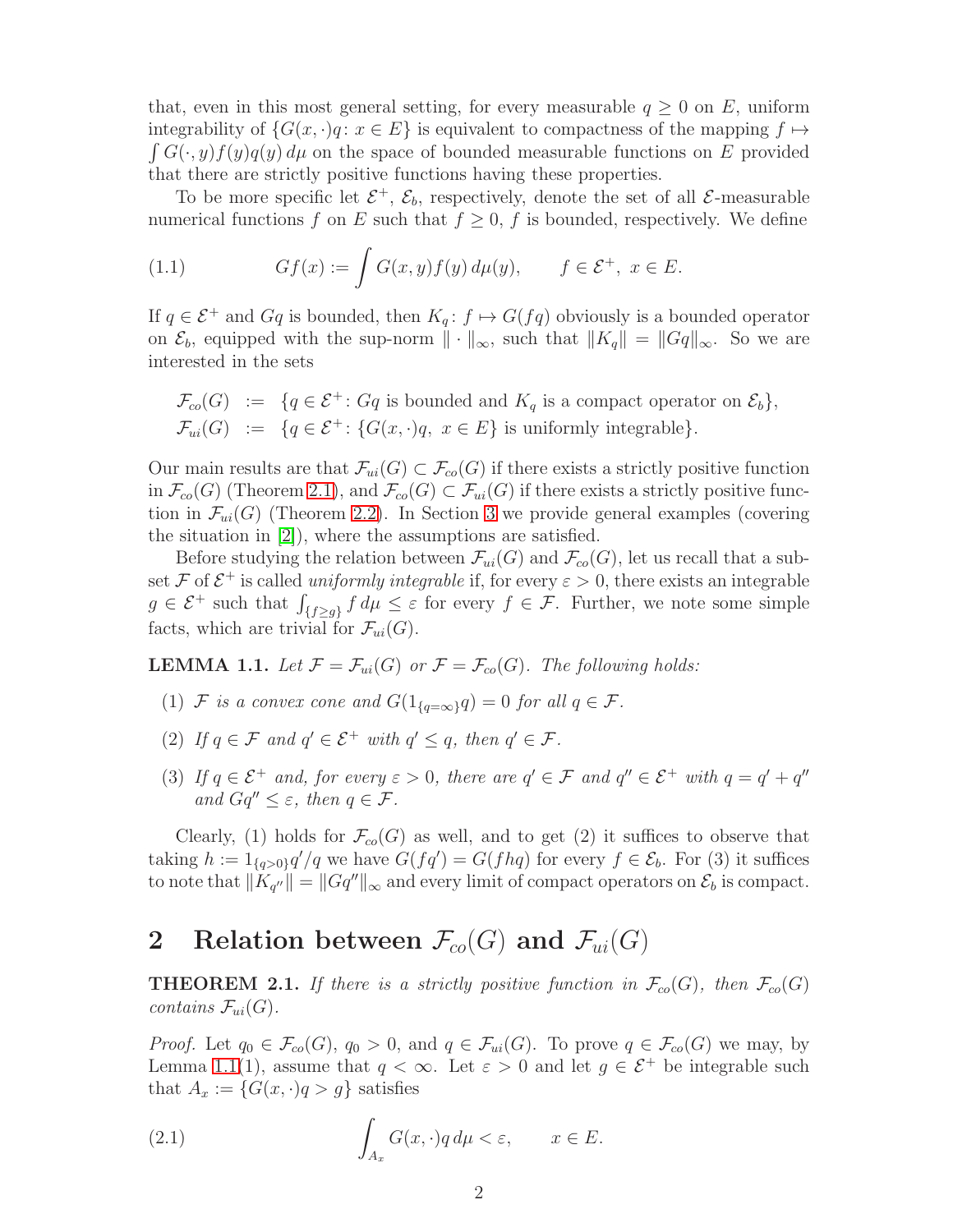Since  $\{Mq_0 < q\} \downarrow \emptyset$  as  $M \uparrow \infty$ , there is  $M \in \mathbb{N}$  such that, defining  $A := \{Mq_0 < q\},\$ 

$$
\int_A g \, d\mu < \varepsilon.
$$

Let  $q' := 1_{E \setminus A} q$  and  $q'' := 1_A q$ . Then  $q = q' + q''$ ,  $q' \leq M q_0$ . By Lemma [1.1\(](#page-1-1)2),  $q' \in \mathcal{F}_{co}(G)$ . Moreover,  $G(x, \cdot)q \leq g$  on  $E \setminus A_x$ . So, by [\(2.1\)](#page-1-2) and [\(2.2\)](#page-2-1),

<span id="page-2-1"></span>
$$
Gq''(x) = \int_A G(x, \cdot)q \, d\mu \le \int_{A_x} G(x, \cdot)q \, d\mu + \int_{A \setminus A_x} g \, d\mu < 2\varepsilon, \qquad x \in E.
$$

By Lemma [1.1\(](#page-1-1)3), the proof is finished.

<span id="page-2-0"></span>**THEOREM 2.2.** If there is a strictly positive function in  $\mathcal{F}_{ui}(G)$ , then  $\mathcal{F}_{ui}(G)$ *contains*  $\mathcal{F}_{co}(G)$ *.* 

*Proof.* Let  $q_0 \in \mathcal{F}_{ui}(G)$ ,  $q_0 > 0$ ,  $q \in \mathcal{F}_{co}(G)$  and  $\varepsilon > 0$ . By Lemma [1.1,](#page-1-1)(1),  $G(1_{\{q>Mq_0\}}q) \downarrow 0$  pointwise as  $M \uparrow \infty$ , hence uniformly on E, by compactness of  $K_q$ . So there exists  $M \in \mathbb{N}$  such that

<span id="page-2-3"></span>(2.3) 
$$
A := \{q > Mq_0\} \text{ satisfies } G(1_A q) \le \varepsilon.
$$

By assumption, there is an integrable  $g \in \mathcal{E}^+$  such that, for every  $x \in E$ ,

(2.4) 
$$
A_x := \{G(x, \cdot)q_0 \ge g\} \text{ satisfies } \int_{A_x} G(x, \cdot)q_0 d\mu \le \varepsilon/M.
$$

Let us fix  $x \in E$  and define  $B_x := \{G(x, \cdot)q \geq Mg\}$ . Then

<span id="page-2-2"></span>
$$
B_x \setminus A \subset \{ Mg \le G(x, \cdot)q \le G(x, \cdot)Mq_0 \} \subset A_x,
$$

and hence, by  $(2.4)$ ,

$$
\int_{B_x \setminus A} G(x, \cdot) q \, d\mu \le M \int_{A_x} G(x, \cdot) q_0 \, d\mu \le \varepsilon.
$$

Thus  $\int_{B_x} G(x, \cdot) q d\mu \leq 2\varepsilon$ , by [\(2.3\)](#page-2-3). Since  $Mg$  is integrable, the proof is finished.

**COROLLARY 2.3.** *If both*  $\mathcal{F}_{ui}(G)$  *and*  $\mathcal{F}_{co}(G)$  *contain strictly positive functions, then*  $\mathcal{F}_{co}(G) = \mathcal{F}_{ui}(G)$ .

Let  $G' : E \times E \to [0, \infty]$  be  $\mathcal{E} \otimes \mathcal{E}$ -measurable and suppose that  $G' \leq G$ . Then, of course,  $\mathcal{F}_{ui}(G) \subset \mathcal{F}_{ui}(G')$ . So Theorems [2.2](#page-2-0) and [2.1](#page-1-0) also imply the following.

**COROLLARY 2.4.** If both  $\mathcal{F}_{ui}(G)$  and  $\mathcal{F}_{co}(G')$  contain strictly positive functions, *then*  $\mathcal{F}_{co}(G) \subset \mathcal{F}_{co}(G')$ .

REMARK 2.5. Of course, the preceding results immediately yield corresponding statements for arbitrary  $\mathcal{E}$ -measurable numerical functions q on E using  $q = q^+ - q^-$ .

 $\Box$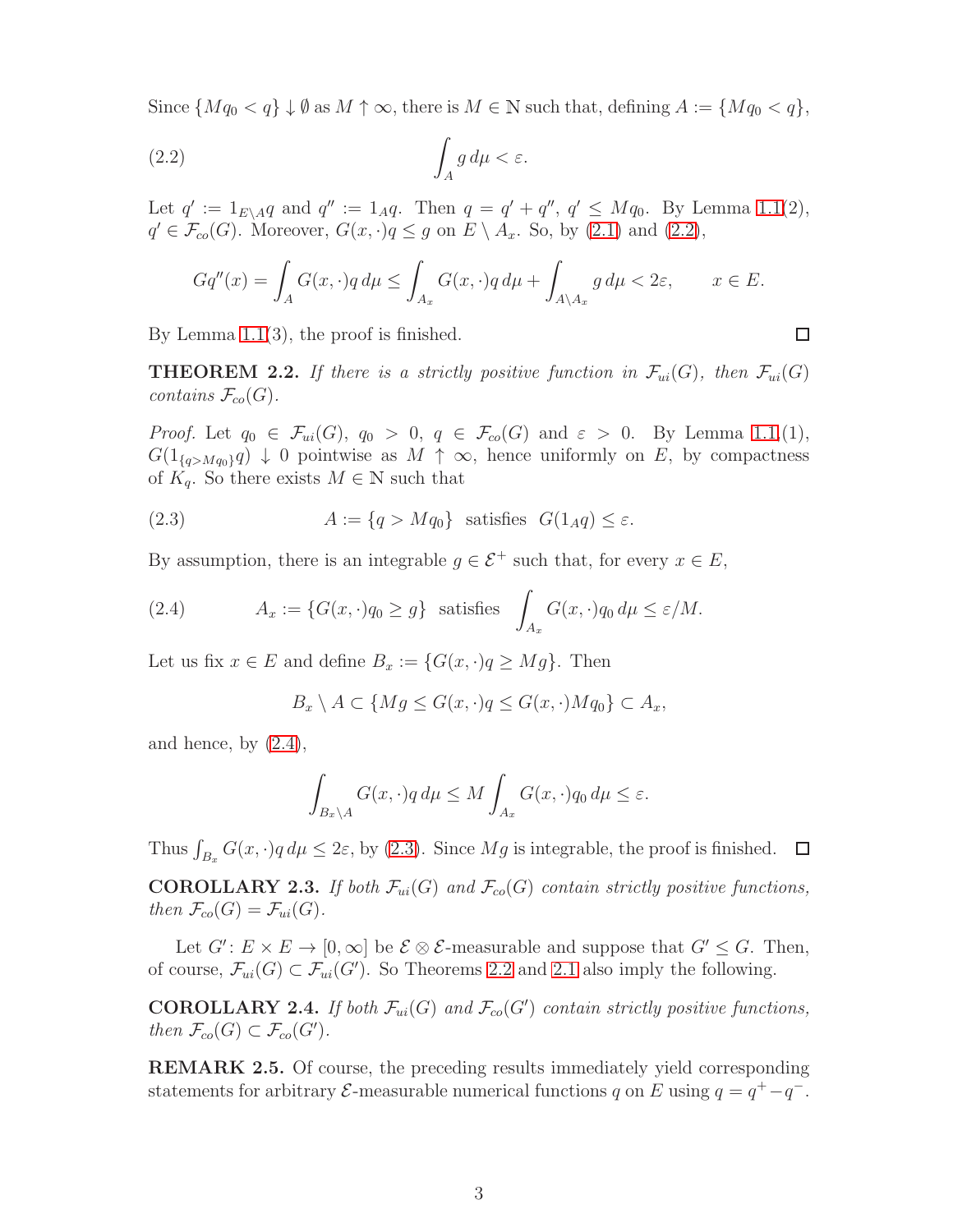### <span id="page-3-0"></span>3 Examples

### 3.1 First example

Let E be a Borel set in  $\mathbb{R}^d$ ,  $d \geq 1$ , let E be the  $\sigma$ -algebra of all Borel sets in E and  $\mu$ be the restriction of Lebesgue measure on  $(E, \mathcal{E})$ . For  $x \in E$  and  $r > 0$ , we define  $B(x, r) := \{y \in E : |y - x| < r\}.$  Let  $G: E \times E \to [0, \infty]$  be measurable and let  $\varphi: [0, \infty) \to [0, \infty]$  be measurable such that

$$
G(x, y) \le \varphi(|x - y|), \qquad x, y \in E,
$$

and, for some  $a, r \in (0, \infty)$ ,  $\varphi \le a$  on  $(r, \infty)$  and  $\int_0^r \varphi(t) t^{d-1} dt < \infty$ .

### PROPOSITION 3.1.

$$
\mathcal{F} := \{ q \in \mathcal{E}^+ \colon q \text{ integrable}, \ q \le 1, \ \lim_{|x| \to \infty} q(x) = 0 \}
$$

*is contained in*  $\mathcal{F}_{ui}(G)$ *, and*  $\mathcal{F}_{co}(G) \subset \mathcal{F}_{ui}(G)$ *.* 

*Proof.* By Theorem [2.2,](#page-2-0) it clearly suffices to prove  $\mathcal{F} \subset \mathcal{F}_{ui}(G)$ . To that end we may assume without loss of generality that

$$
E = \mathbb{R}^d \quad \text{and} \quad G(x, y) = \varphi(|x - y|), \qquad x, y \in \mathbb{R}^d
$$

(first extend G to  $\mathbb{R}^d \times \mathbb{R}^d$  by  $G(x, y) := 0$ , if x or y are in the complement of E). Let  $q \in \mathcal{F}$ . Defining  $f_x := 1_{B(x,r)} G(x, \cdot)$ , we then have

$$
G(x, \cdot)q \le aq + f_x q, \qquad x \in E.
$$

So it suffices to show that the functions  $f_xq, x \in E$ , are uniformly integrable.

Let  $\varepsilon > 0$  and  $b := 1 + \int f_0 d\mu$ . Then  $b < \infty$ , by assumption on  $\varphi$ , and we may choose  $R > 0$  such that  $q \leq \varepsilon/b$  on  $B(0,R)^c$ . If  $x \in B(0,R+r)^c$ , then  $B(x, r) \cap B(0, R) = \emptyset$ , and hence

(3.1) 
$$
\int f_x q \, d\mu \leq \frac{\varepsilon}{b} \int f_x d\mu = \frac{\varepsilon}{b} \int f_0 d\mu \leq \varepsilon.
$$

Suppose now that  $x \in B(0, R+r)$ , and hence  $B(x, r) \subset B(0, R+2r)$ . Let  $M > a$ such that  $\int_{\{f_0>M\}} f_0 d\mu < \varepsilon$  and  $g := M1_{B(0,R+2r)}$ . Then

(3.2) 
$$
\int_{\{f_x q \ge g\}} f_x q \, d\mu \le \int_{\{f_x \ge M\}} f_x \, d\mu = \int_{\{f_0 \ge M\}} f_0 \, d\mu < \varepsilon.
$$

So the functions  $f_xq, x \in E$ , are uniformly integrable.

### 3.2 Second example

Let  $(X, W)$  be a balayage space such that W contains a function  $0 < w_0 \leq 1$  (see [\[3,](#page-4-4) [5,](#page-4-5) [6,](#page-4-6) [7\]](#page-4-1)), and let  $G: X \times X \to [0, \infty]$  be Borel measurable such that, for every  $y \in X$ ,  $G(\cdot, y)$  is a potential on X which is harmonic on  $X \setminus \{y\}$ .

Let  $\mu$  be a positive Radon measure on X and let  $\mathcal{B}(X)$ ,  $\mathcal{C}(X)$ , respectively, denote the set of all Borel measurable numerical functions, continuous real functions, respectively, on X. We recall that, for every positive  $f \in \mathcal{B}(X)$ , the function  $Gf := \int G(\cdot, y)f(y) d\mu(y)$  is lower semicontinuous, by Fatou's Lemma.

```
\Box
```